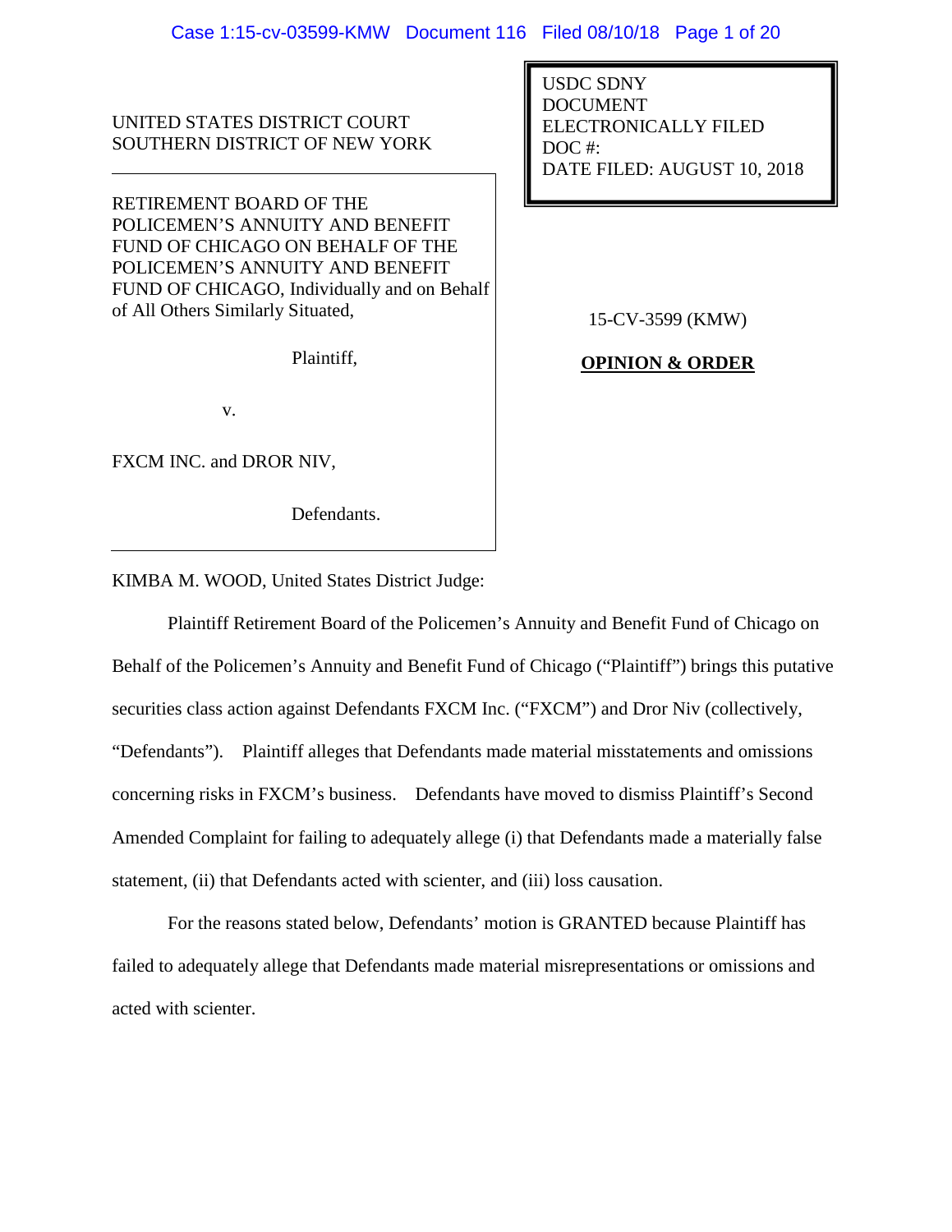# **I. BACKGROUND**

 $\overline{a}$ 

## **A. Factual Background**

## 1. The Parties

Defendant FXCM was one of the first brokerage firms to permit retail customers to trade currency in the retail foreign exchange ("FX") market. (Compl.,  $\mathbb{I}$  ¶ 3[1](#page-1-0).) Dror Niv is one of the founders of FXCM and was, at all relevant times, its CEO. (*Id.* ¶ 29.)

Plaintiff is an institutional investor that purchased FXCM common stock from March 17, 2014, up to and including January 20, 2015 (the "Class Period"). (*Id.* ¶¶ 1, 27.) Plaintiff brings this putative class action on behalf of all those who purchased or otherwise acquired FXCM stock during the Class Period and were damaged thereby. (*Id.* ¶ 1.)

# 2. FXCM's Business and the FX Market

FXCM gives its customers access to the FX market, allowing them to bet on changes in prices for certain currency pairs, such as the Euro against the Swiss Franc ("EUR/CHF"). (*Id.* ¶ 33.) Whenever an FX trader buys one currency—known as trading "long"—that trader simultaneously sells another currency, such as by simultaneously buying Euros and selling Swiss Francs. (*Id.*)

Most retail brokerage firms earn revenue through what is known as a "principal model." (*Id.* ¶ 40.) Under that model, the broker takes the opposite side of its customers' trades, meaning that when the customer takes a loss on a trade, the broker profits (and, conversely, when the customer makes a profit, the broker takes a loss). (*Id.*) FXCM, by contrast, primarily relied on an "agency model," under which FXCM served as an intermediary between its customer and banks serving as "liquidity providers." (*Id.*) Under this model, FXCM did not

<span id="page-1-0"></span><sup>&</sup>lt;sup>1</sup> "Compl." or "Second Amended Complaint" refers to the Second Amended and Consolidated Class Action Complaint, ECF No. 96.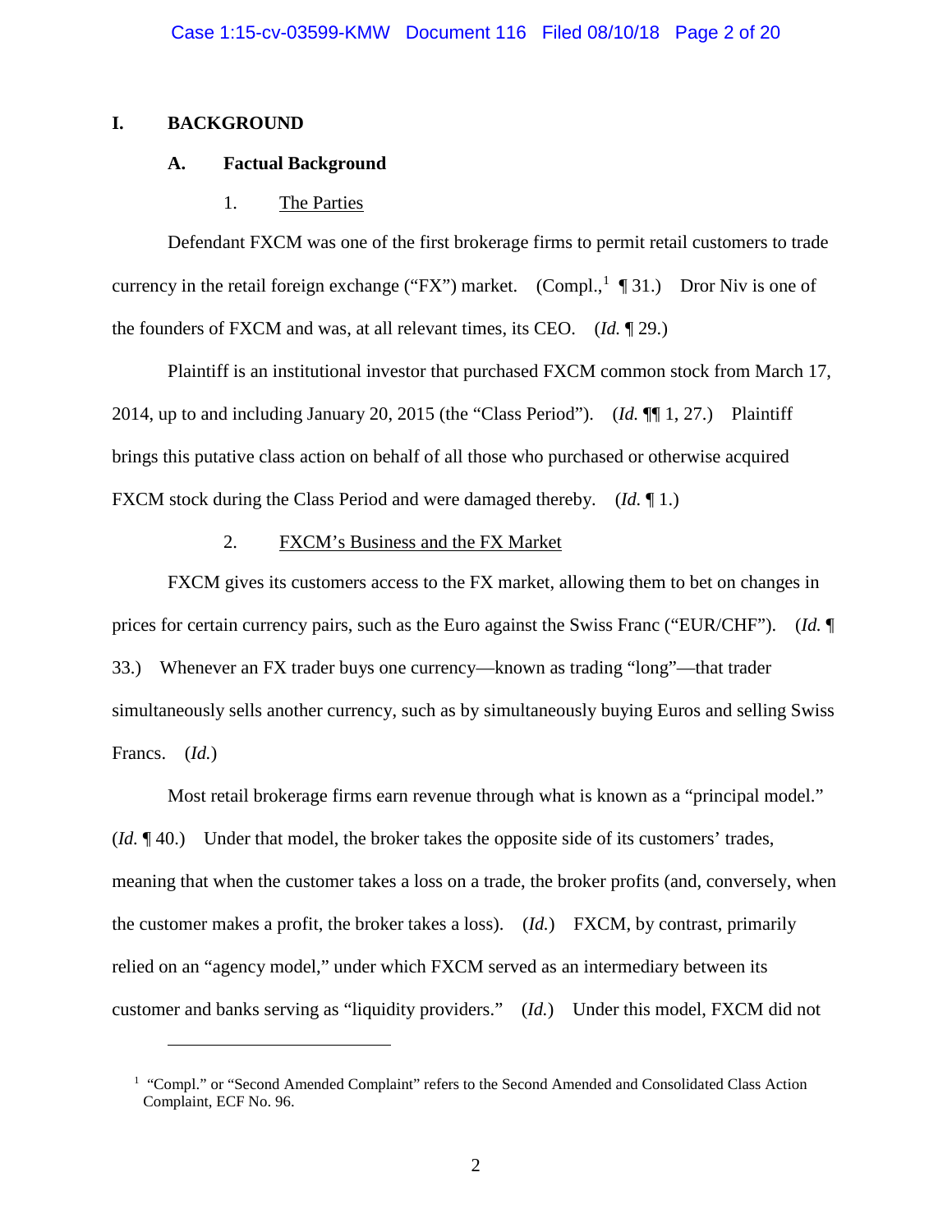### Case 1:15-cv-03599-KMW Document 116 Filed 08/10/18 Page 3 of 20

profit when its customers lost money, but instead earned commissions on trades. (*Id.* ¶ 42.) Because FXCM did not take the opposite side of its customers' trades, it was not exposed to the risk that a customer's profit would result in a loss the FXCM, as the customer's counterparty. (*See id.* ¶¶ 40–42.)

Although FXCM's business model eliminated the "principal risk"—acting as its customers' counterparty—FXCM was still exposed to certain changes in currency prices. (*Id.* ¶¶ 41, 45.) One type of risk FXCM faced resulted from its practice of permitting customers to use leverage to place trades for amounts much larger than the amount of collateral posted in their account. (*Id.*) Customers in the United States, for example, were permitted to trade with leverage up to 50:1, meaning a customer with \$100 in collateral could post a trade up to \$5,000. (*Id.* ¶ 34.) The leverage permitted in other countries was higher, such as up to 500:1 in Australia. (*Id.* ¶ 36.) Under FXCM's agreements with its customers, in the event that a customer suffered a loss, the customer would be responsible only for the amount of collateral the customer posted. (*Id.* ¶ 41.) Thus, if a loss exceeded the customer's collateral, FXCM would responsible for paying that excess loss, known as "negative equity" or a "debit." (*Id.* ¶ 35.) In this way, although FXCM was not exposed to the "principal risk" that could result in losses when its customers did well, it was exposed to the risk that its customers could experience losses exceeding their collateral. (*See id*. ¶ 41.) To protect itself against the risk of customers accruing losses over-and-above their collateral, FXCM closed out a customer's position whenever changes in currency prices exhausted that customer's collateral. (*See id.* ¶ 8.)

## 3. The EUR/CHF Pair and the SNB Crash

On September 6, 2011, the Swiss National Bank ("SNB") announced that it was pegging the value of the Swiss Franc to the Euro at a rate of 1.20 Swiss Francs to 1 Euro. (*Id.* ¶ 60.) By doing so, the SNB permitted the Euro's value to increase against the Swiss Franc, but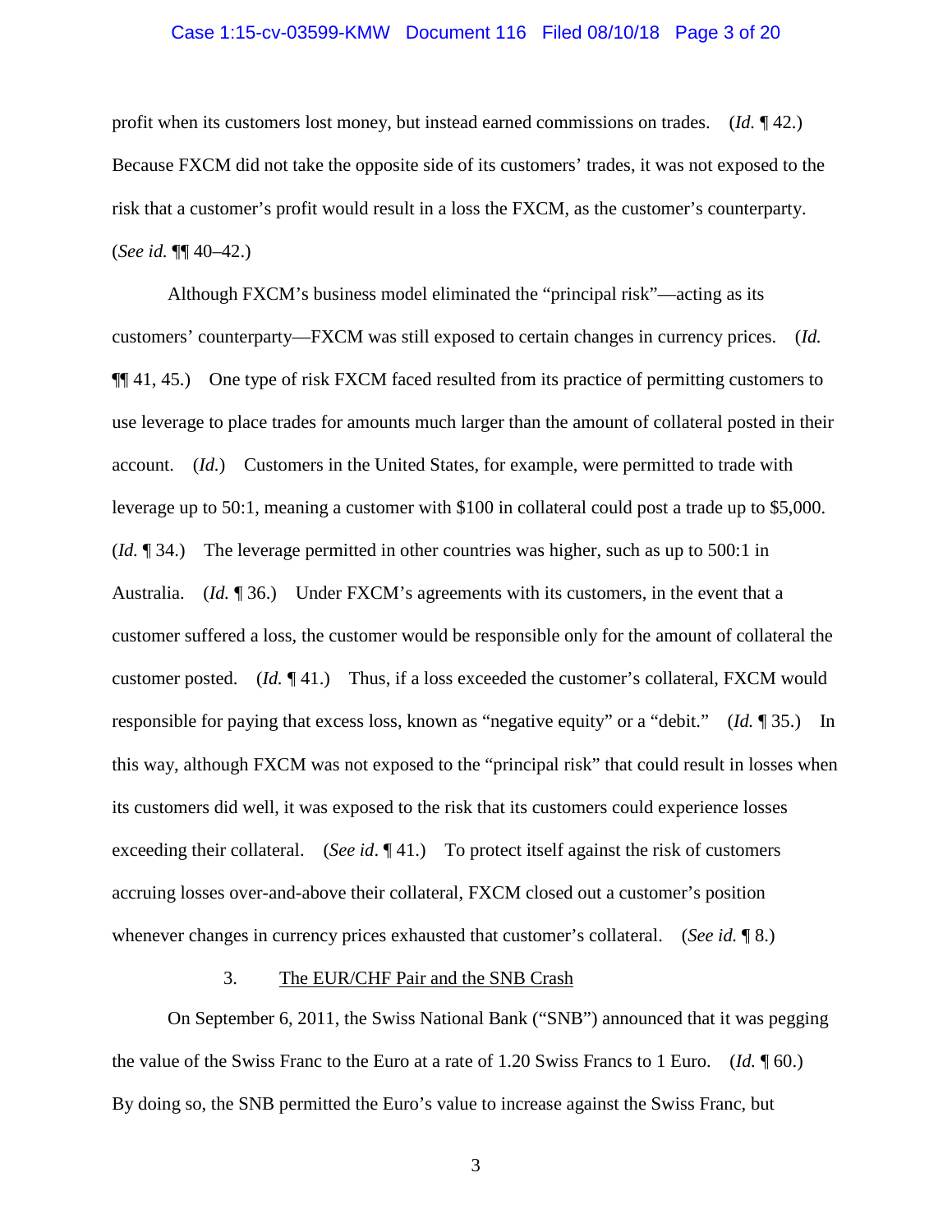### Case 1:15-cv-03599-KMW Document 116 Filed 08/10/18 Page 4 of 20

prevented the Swiss Franc's value to ever increase beyond the rate of 1.20 Swiss Francs to 1 Euro. (*Id.* ¶¶ 60, 110.) The SNB's decision resulted in an immediate change in currency prices, causing a movement of 8% in the Swiss Franc within minutes. (*Id.* ¶ 60.)

In January 2015, FXCM's customers collectively held a \$2.2 billion position in the EUR/CHF pair. (*Id.* ¶ 52.) On January 15, 2015, the SNB announced that it would de-peg the Swiss Franc from the Euro, meaning that SNB would allow the Swiss Franc to move to its actual market value, even if that value went beyond the rate of 1.20 Swiss Francs to 1 Euro. (*Id.* ¶ 51) Within minutes, the price of the Swiss Franc soared. (*Id.* 110.) As a result, many of FXCM's customers with positions in the EUR/CHF pair suffered losses well above their collateral, meaning that FXCM was responsible for those losses. (*Id.* ¶ 55) FXCM ultimately suffered losses of \$276 million. (*Id.*) To avoid a regulatory default, FXCM agreed the next day to a punitive financing agreement with an outside investment company, Leucadia National Corporation. (*Id.* ¶ 56, 112.) As a result, FXCM's stock plummeted from \$14.87 on January 14, 2015, to \$1.60 on January 20, 2015. (*Id.* ¶ 113.)

### 4. Plaintiff's Allegations of Fraud

In the Second Amended Complaint, Plaintiff alleges that Defendants made a number of materially false or misleading statements during the Class Period, in violation of Section 10(b) of the Exchange Act and Rule 10b-5 promulgated thereunder. (Compl., ¶¶ 132–40.) Plaintiff alleges that Niv, as a "controlling person" of FXCM, violated Section 20(a) of the Exchange Act. (*Id.*, ¶¶ 141–44.) Plaintiff alleges, in particular, that Defendants misled investors about the risks associated with FXCM's business, especially with respect to the risks associated with FXCM's "agency model," FXCM's leverage policies, and FXCM's exposure to massive losses if the Euro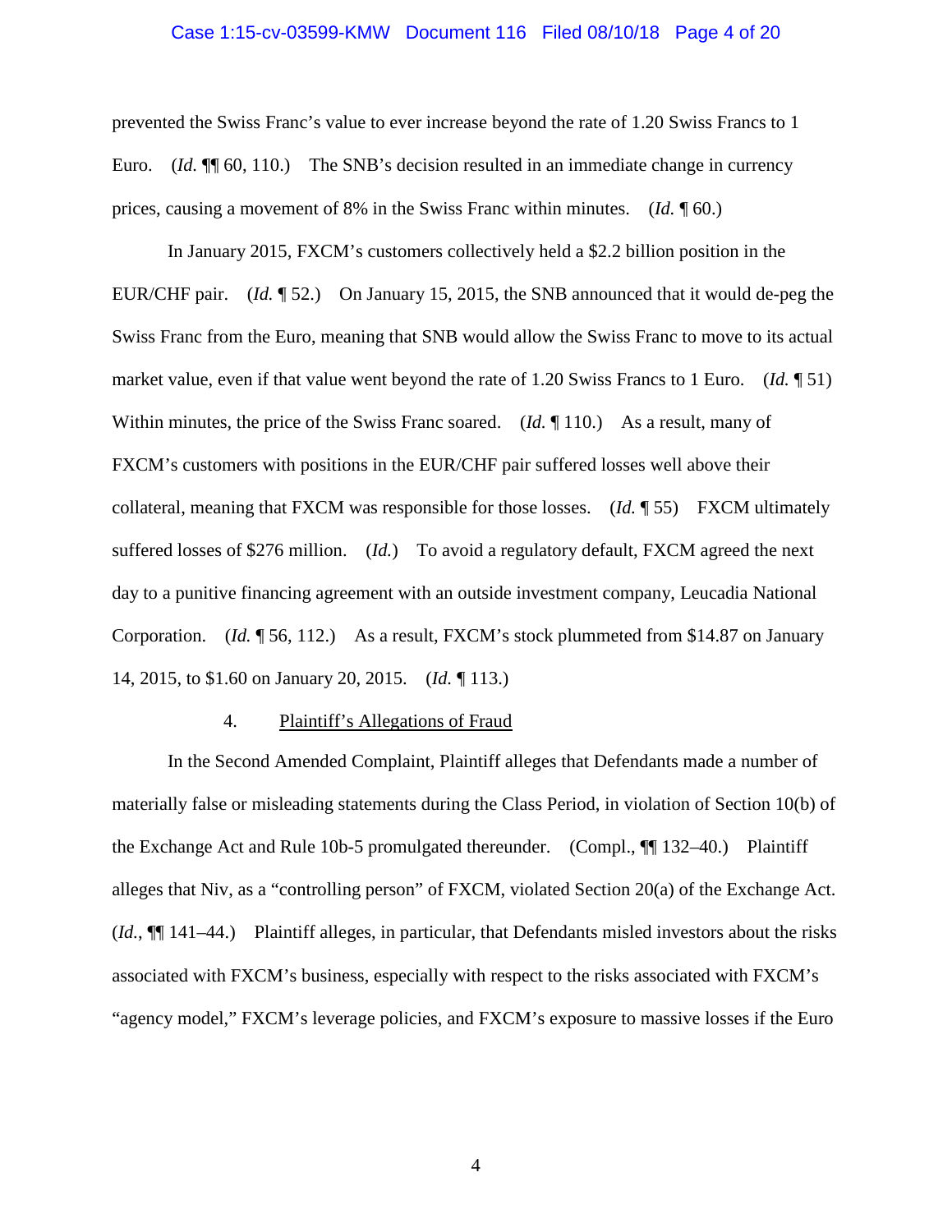were de-pegged from the Swiss Franc. (*See* Opp'n,<sup>[2](#page-4-0)</sup> at 14–15.)

## **B. Relevant Procedural History**

On May 8, 2015, Plaintiff filed its Complaint. (ECF No. 1.) On January 12, 2016, Plaintiff filed its Amended Complaint. (ECF No. 50.) On February 25, 2016, Defendants moved to dismiss the Amended Complaint. (ECF No. 53.) On August 18, 2016, the Court granted Defendants' motion to dismiss the Amended Complaint. (ECF No. 73.) On October 7, 2016, judgment was entered against Plaintiff. (ECF No. 77.) On November 3, 2016, Plaintiff appealed the Court's order of dismissal. (ECF No. 78.) On July 27, 2017, the Second Circuit vacated the judgment against Plaintiff, to permit this Court to hear new evidence and arguments. (ECF No. 92.) On July 28, 2017, the Court granted Plaintiff leave to amend its complaint. (ECF No. 93.) On August 25, 2017, Plaintiff filed a Second Amended Complaint. (ECF No. 96.) On September 28, 2017, Defendants filed a motion to dismiss the Second Amended Complaint, which became fully-briefed on November 17, 2017. (ECF Nos. 102, 105, 108.)

On December 14, 2017, Defendants filed a Suggestion of Bankruptcy and Notice of Automatic Stay. (ECF No. 111.) On December 21, 2017, the Court stayed this action as to FXCM. (ECF No. 112.) On February 9, 2018, FXCM notified the Court that the automatic stay has been lifted. (ECF No. 115.)

## **II. LEGAL STANDARD**

 $\overline{a}$ 

## **A. Rule 12(b)(6), Rule 9(b), and the PSLRA Pleading Standard**

To survive a motion to dismiss pursuant to Rule 12(b)(6), a civil complaint must be "plausible on its face," meaning that its allegations must "allow[] the court to draw the reasonable inference that the defendant is liable for the misconduct alleged." *Ashcroft v. Iqbal*,

<span id="page-4-0"></span><sup>&</sup>lt;sup>2</sup> "Opp'n" refers to Plaintiff's Opposition to Defendants' Motion to Dismiss the Second Consolidated Class Action Complaint, dated October 31, 2017, ECF No. 105.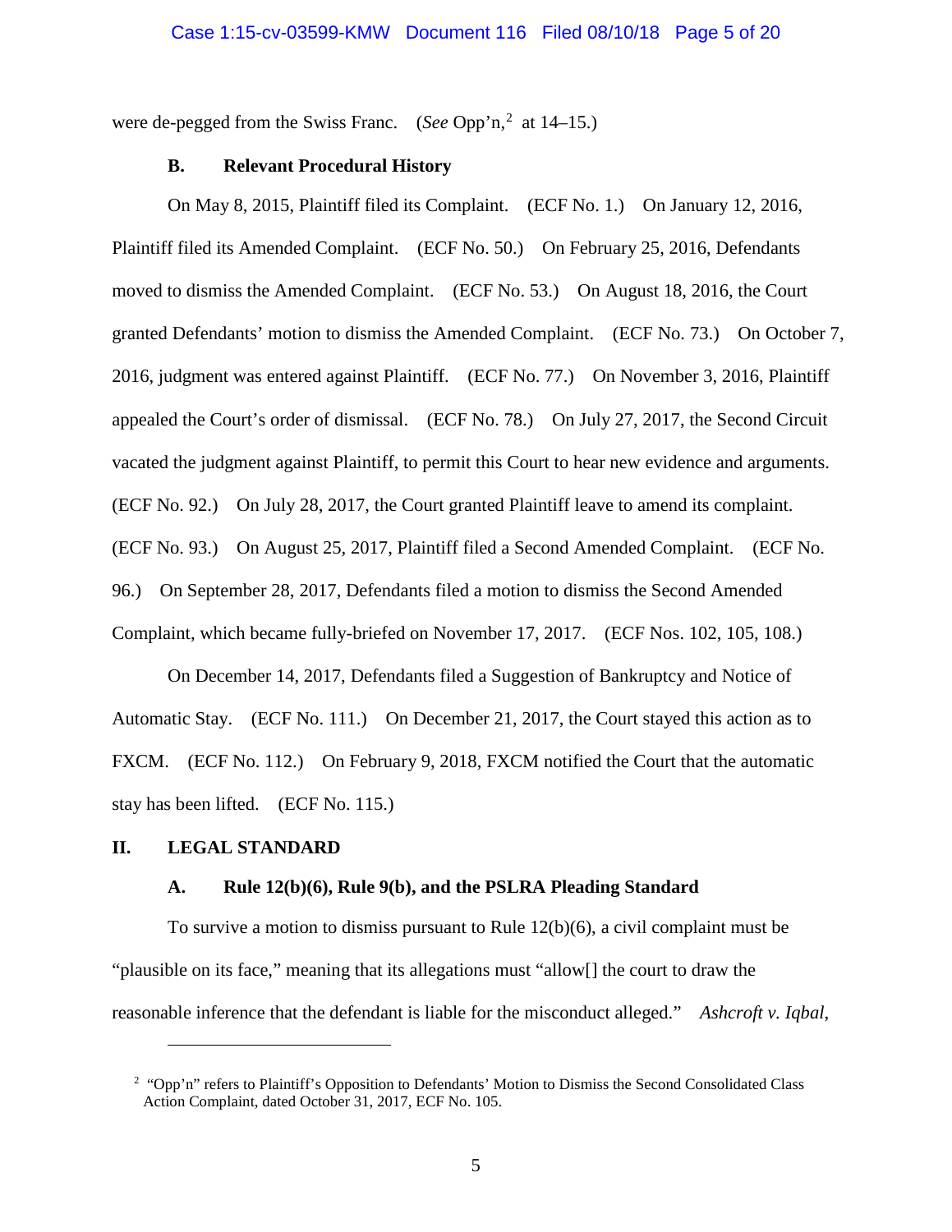#### Case 1:15-cv-03599-KMW Document 116 Filed 08/10/18 Page 6 of 20

556 U.S. 662, 678 (2009) (quoting *Bell Atl. Corp. v. Twombly*, 550 U.S. 544, 556, 570 (2007)). "Threadbare recitals of the elements of a cause of action, supported by mere conclusory statements, do not suffice." *Id.* at 678. For this reason, although a court must "accept<sup>[]</sup> all factual allegations as true," it should give "no effect to legal conclusions couched as factual allegations." *Starr v. Sony BMG Music Entm't*, 592 F.3d 314, 321 (2d Cir. 2010) (citation and internal quotation marks omitted). Ultimately, the court must determine whether the allegations of the complaint "plausibly give rise to an entitlement to relief." *Iqbal*, 556 U.S. at 679.

A complaint that asserts securities fraud, in particular, must satisfy the heightened pleading requirements of Federal Rule of Civil Procedure 9(b) and the Private Securities Litigation Reform Act ("PSLRA"). *See* 15 U.S.C. § 78u–4(b) (stating pleading requirements for securities fraud actions); *Nguyen v. New Link Genetics Corp.*, 297 F. Supp. 3d 472, 482 (S.D.N.Y. 2018) (Pauley, J.). Rule 9(b) provides, in particular, that a party alleging fraud "must state with particularity the circumstances constituting fraud."

# **B. Section 10(b) and Rule 10b-5**

Plaintiff's principal claim is brought under Section 10(b) of the Exchange Act and Rule 10b-5, under which plaintiffs must allege (1) a material misrepresentation or omission; (2) scienter; (3) connection with the purchase or sale of a security; (4) reliance; (5) economic loss; and (6) loss causation. *Dura Pharm., Inc. v. Broudo*, 544 U.S. 336, 341-42 (2005).[3](#page-5-0)

## **III. DISCUSSION**

 $\overline{a}$ 

Defendants contend that the Second Amended Complaint should be dismissed because it

<span id="page-5-0"></span><sup>&</sup>lt;sup>3</sup> Plaintiff also brings a claim under Section 20(a) of the Exchange Act against Defendant Niv. (Compl.,  $\P$ 141–144.) Because liability under Section 20(a) requires the plaintiff to "show a primary violation by the controlled person"—and because, as discussed below, Plaintiff has not adequately alleged a violation by FXCM—Plaintiff's claim under Section 20(a) is similarly dismissed. *See Harborview Master Fund, LP v. Lightpath Techs.*, Inc., 601 F. Supp. 2d 537, 550 (S.D.N.Y. 2009) (dismissing claim under Section 20(a) because plaintiff failed to plead primary violation under Section 10(b)).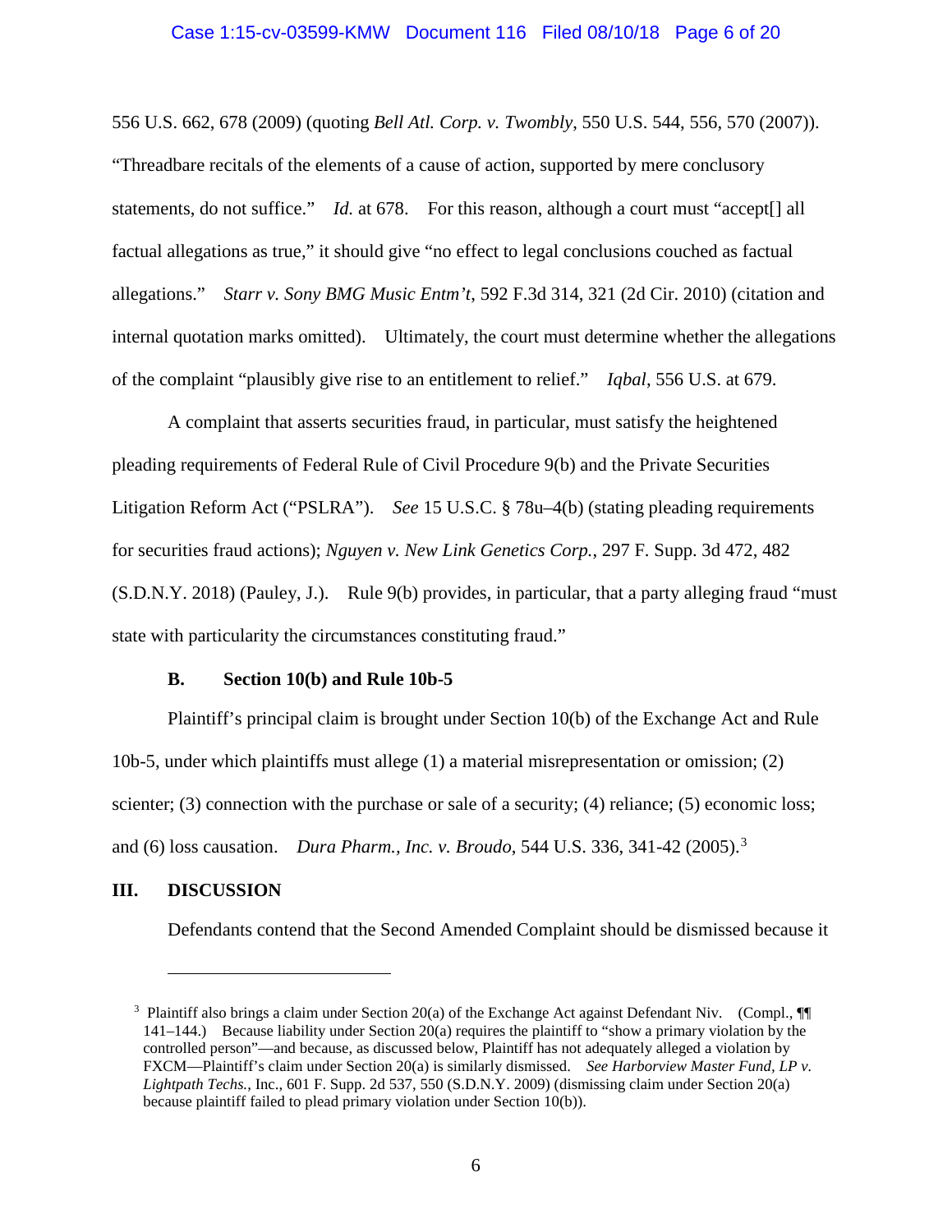### Case 1:15-cv-03599-KMW Document 116 Filed 08/10/18 Page 7 of 20

does not adequately allege (1) material misstatements or omissions, (2) scienter, or (3) loss causation. As discussed below, Defendants' motion is GRANTED because Plaintiff has failed to allege material misrepresentations and scienter.

#### **A. Materiality**

## 1. Legal Standard

A misstatement or omission is material only if there is "a substantial likelihood that a reasonable shareholder would consider it important." *Basic Inc. v. Levinson*, 485 U.S. 224, 231 (1988) (citation and internal quotation marks omitted). Because materiality is generally a "mixed question of law and fact," a complaint can be dismissed on the basis of materiality only if the alleged misstatement or omission is "so obviously unimportant to a reasonable investor that reasonable minds could not differ on the question of their importance." *ECA, Local 134 IBEW Joint Pension Tr. Of Chicago v. JP Morgan Chase Co.*, 553 F.3d 187, 197 (2d Cir. 2009) (citation and internal quotation marks omitted). To determine whether a particular statement is materially misleading, the court must consider the statement in the context of the document "as a whole." *DeMaria v. Andersen*, 318 F.3d 170, 180 (2d Cir. 2003) (citation and internal quotation marks omitted); *Miller v. Lazard, Ltd.*, 473 F. Supp. 2d 571, 579 (S.D.N.Y. 2007) (Marrero, J.) ("In assessing whether statements provided in the prospectus are materially misleading, the prospectus must be read as a whole, not selectively or in a piecemeal fashion.").

Statements that "are too general to cause a reasonable investor to rely upon them"—such as puffery—are not actionable under securities laws. *ECA*, 553 F.3d at 206; *Lasker v. New York State Elec. & Gas Corp.*, 85 F.3d 55, 59 (2d Cir. 1996) (holding that statements about the future prosperity of the business were not actionable, because they "consist of precisely the type of 'puffery' that this and other circuits have consistently held to be inactionable"); *see also Oklahoma Firefighters Pension & Ret. Sys. v. Xerox Corp.*, 300 F. Supp. 3d 551, 570 (S.D.N.Y.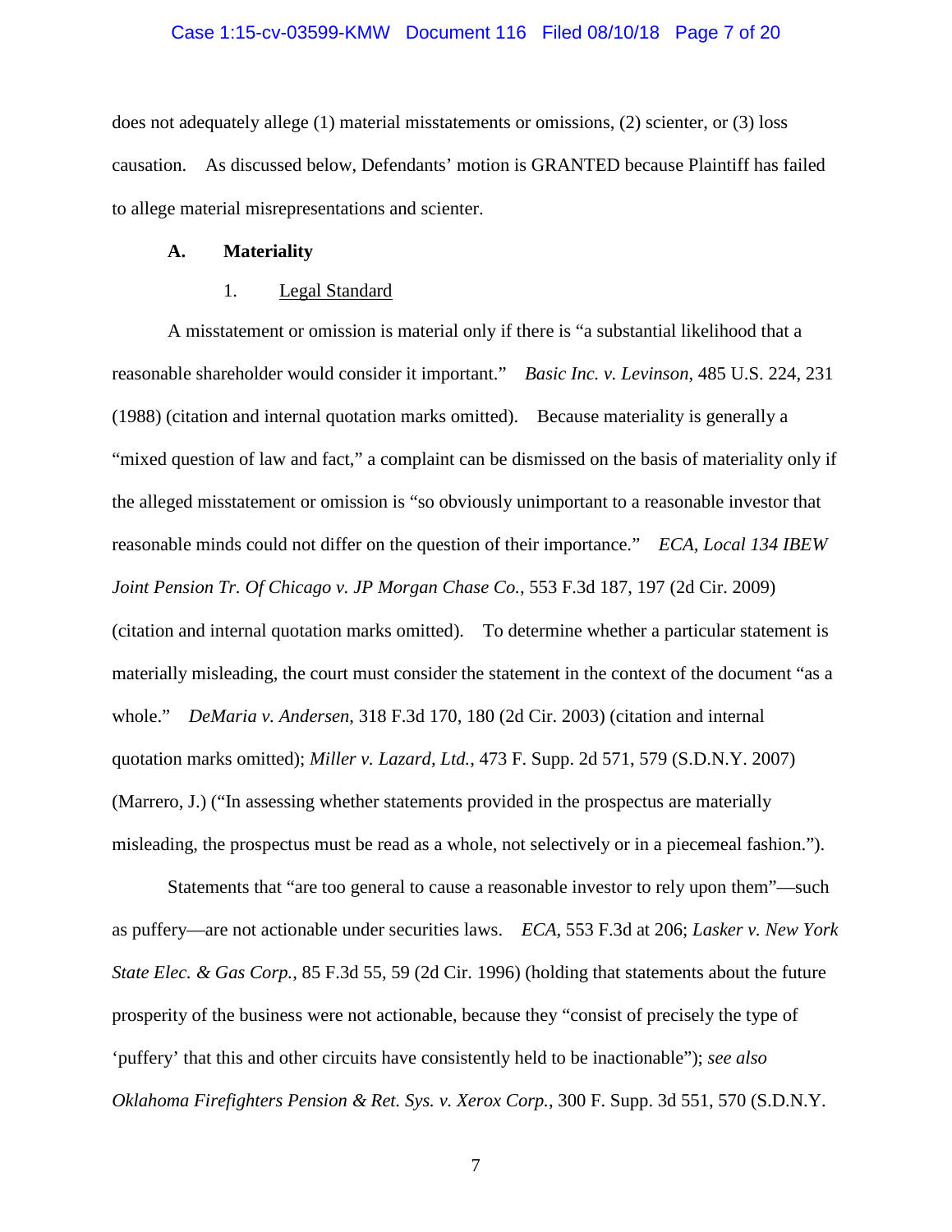### Case 1:15-cv-03599-KMW Document 116 Filed 08/10/18 Page 8 of 20

2018) (Engelmayer, J.) (holding that statement about how an event was a "success" is not actionable, because it is not an "assessment that can be measured or verified"). Statements that are false only in "hindsight," similarly, cannot form the basis of a claim for fraud. *SRM Glob. Fund Ltd. P'ship v. Countrywide Fin. Corp.*, 448 F. App'x 116, 118 (2d Cir. 2011).

With respect to omissions, disclosure is not required "merely because a reasonable investor would very much like to know that fact." *In re Time Warner Inc. Sec. Litig.*, 9 F.3d 259, 267 (2d Cir. 1993). An omissions is instead material only if there was a duty to disclose the information or if disclosure becomes "necessary to make prior statements not misleading." *Id.*

# 2. Application

Plaintiff contends that Defendants (1) made misleading statements about FXCM's agency model, including whether it reduced FXCM's risks; (2) misled investors about the risk that FXCM faced from its "no debit policy," which made FXCM responsible for any customer losses that exceeded collateral; (3) misled investors about its margin policy, liquidity, and excess regulatory capital; and (4) falsely stated that there were "no material changes in the Company's risk factors" when FXCM faced serious risks if the EUR/CHF pair were de-pegged. (Opp'n, at  $14-15.$ )

## a) Statements about FXCM's Agency Model

Plaintiff alleges that FXCM's 2013 Form 10-K falsely stated that FXCM's agency model "reduced [the Company's] risks" and falsely implied that FXCM was riskless, such as by stating that FXCM was a "riskless principal" and was "not exposed to the market risk of a position moving up or down in value." (*See* Opp'n, at 14.)

FXCM's alleged misstatement that the agency model "reduced [the Company's] risks" is "puffery" and so is not actionable under securities laws. *See ECA*, 553 F.3d at 205–06 (holding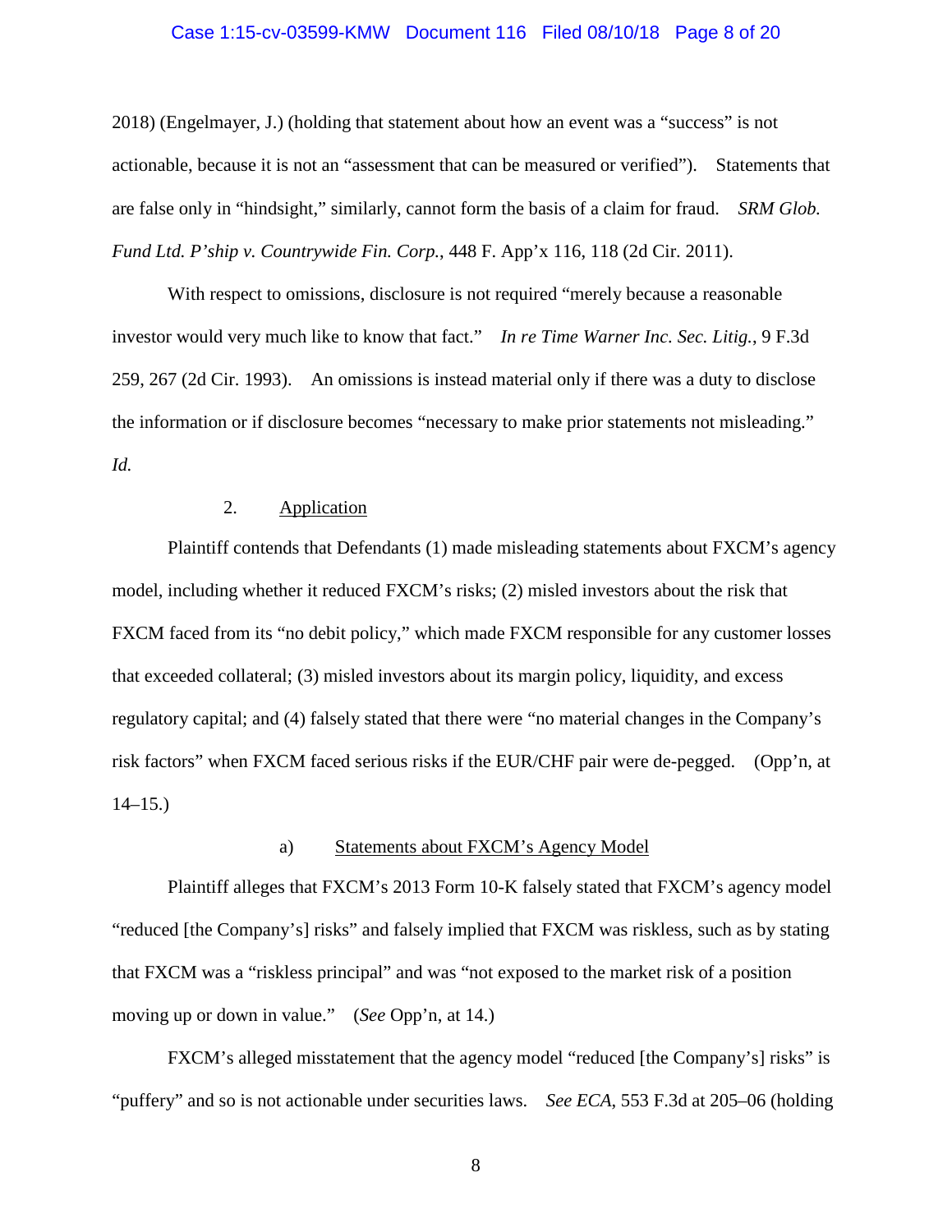### Case 1:15-cv-03599-KMW Document 116 Filed 08/10/18 Page 9 of 20

that mere "generalizations" about risk management practices are not actionable); *C.D.T.S. v. UBS AG*, No. 12-CV-4924 KBF, 2013 WL 6576031, at \*4–5 (S.D.N.Y. Dec. 13, 2013) (holding that general statement about risk controls is "aspirational puffery found inactionable by courts"), *aff'd sub nom. Westchester Teamsters Pension Fund v. UBS AG*, 604 F. App'x 5 (2d Cir. 2015).

FXCM's statements in its 2013 10-K that it was a "riskless principal" and was "not exposed to market risk" were not materially misleading when viewed in the context of the document as a whole. In that context, it is clear that FXCM's agency model did not eliminate all risk, but only certain types of risk. The document discloses, for example, that FXCM's operations "involved risk of loss due to the potential failure of [FXCM's] customers to perform their obligations under these transactions," including the risk that "a customer's losses exceed the amount of cash in their account." (Dahan Decl., Ex. 1, at 7; *see also* Dahan Decl., Ex. 1, at 11 ("[O]ur policy is generally not to pursue claims for negative equity against our customers."), 25 (same).<sup>[4](#page-8-0)</sup>) For these reasons, no reasonable investor reading FXCM's 2013 Form 10-K would have believed that FXCM's agency model made it "riskless."

Plaintiff does not dispute that the agency model did, in fact, eliminate the counterparty risk inherent to the "principal model," meaning the risk that the broker will face losses when its customer experiences gains. (*See* Compl., ¶ 40.) Plaintiff instead alleges that because of FXCM's margin policy, FXCM was exposed to the same risk as its customers, namely the risk that FXCM's customers' investments would fall in value. (*Id.* ¶ 41.) Plaintiff claims that this

<span id="page-8-0"></span><sup>4</sup> "Dahan Decl." or "Dahan Declaration" refers to the Declaration of Israel Dahan, dated September 28, 2017, ECF No. 104. Exhibit 1 to the Dahan Declaration contains excerpts of FXCM's 2013 Form 10-K, the primary document that Plaintiff contends contains material misrepresentations. Because this document is integral to the complaint, the Court may rely upon it even though it is not attached to the complaint. *See I. Meyer Pincus & Assocs., P.C. v. Oppenheimer & Co.*, 936 F.2d 759, 762 (2d Cir. 1991) (holding that court could consider prospectus containing alleged misrepresentations, even though plaintiff "fail[ed] to submit the prospectus as an exhibit to the complaint").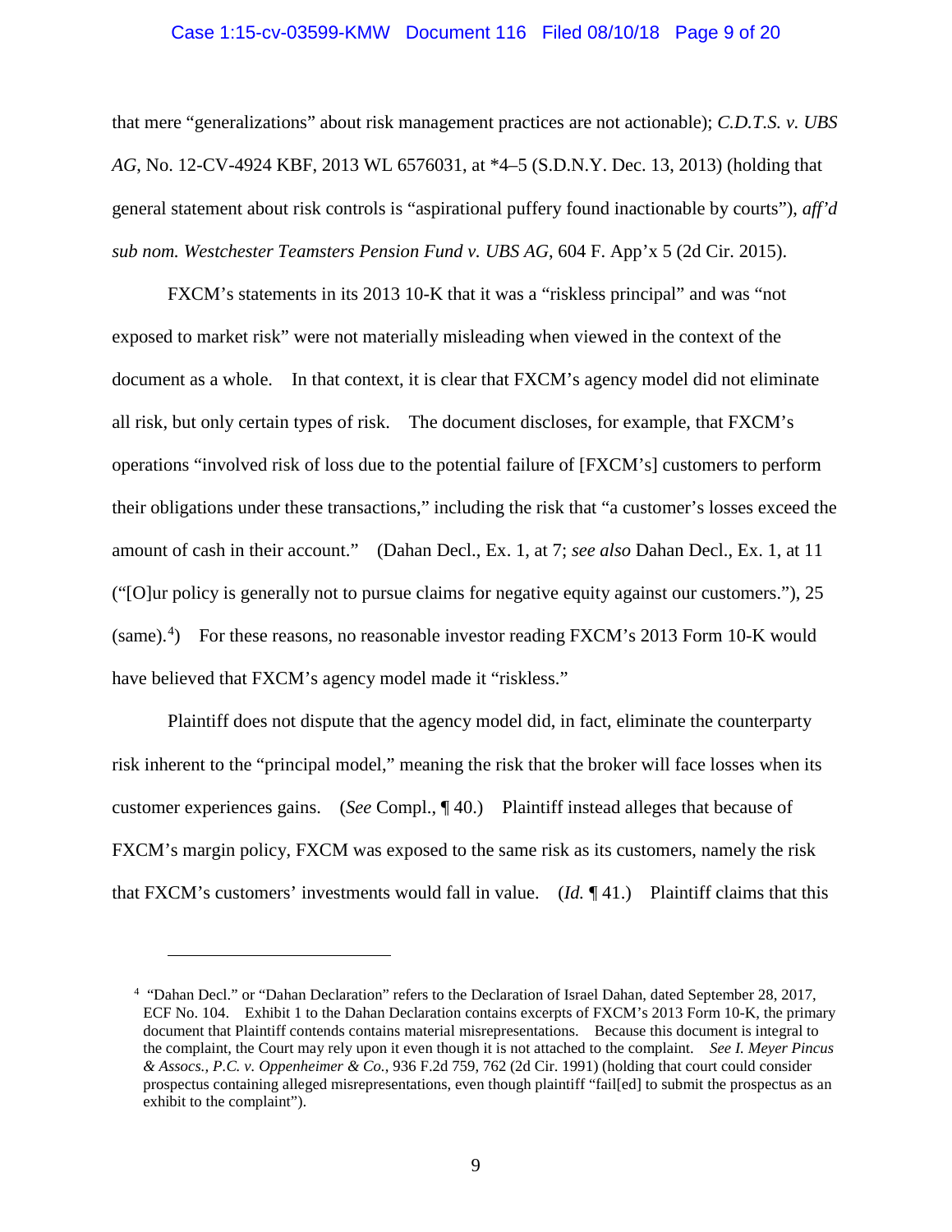#### Case 1:15-cv-03599-KMW Document 116 Filed 08/10/18 Page 10 of 20

type of risk is "market risk," and so FXCM misled investors by stating it was not exposed to "market risk." (*See* Opp'n, at 15.) Defendants, by contrast, claim that this type of risk is not "market risk," but "credit risk." (*See Defs.*' Mem.,<sup>[5](#page-9-0)</sup> at 5.) Regardless of whether the 2013 Form 10-K should have referred to this type of risk as "market risk" or "credit risk," what matters is that the document disclosed that FXCM was exposed to loss in the event that its customers' investments decreased to a point where their losses exceeded their collateral. (*See* Dahan Decl., Ex. 1, at 7, 11, 25.) Because FXCM fully explained this risk, a reasonable investor would have understood the risk to which FXCM was exposed.

# b) Statements about the Risk of FXCM's Customers Not Performing Their Obligations

Plaintiff alleges that Defendants misled investors by not disclosing that FXCM had a "no debit" policy making FXCM responsible for its customers' losses exceeding their collateral. (Opp'n, at 1, 15.) A reasonable investor reviewing the Form 2013 10-K as a whole, however, would have understood that FXCM *was* responsible for losses exceeding customer collateral and that FXCM faced risk from that exposure. *First*, the document plainly discloses that FXCM could be exposed to liability in the event that "a customer's losses exceed[] the amount of cash in their account." (Dahan Decl., Ex. 1, at 7.) *Second*, in two different places, FXCM discloses its policy "generally not to pursue claims for negative equity against our customers." (*Id.* at 11, 25.) A reasonable investor would understand from these disclosures both that FXCM is generally responsible for any "negative equity" held by its customers and that this policy poses serious risks for FXCM. For this reason, Plaintiff's claim based on this allegation fails.

<span id="page-9-0"></span><sup>5</sup> "Defs.' Mem." refers to "Memorandum of Law in Support of Defendants' Motion to Dismiss Plaintiff's Second Amended and Consolidated Class Action Complaint," dated September 28, 2017, ECF No. 103.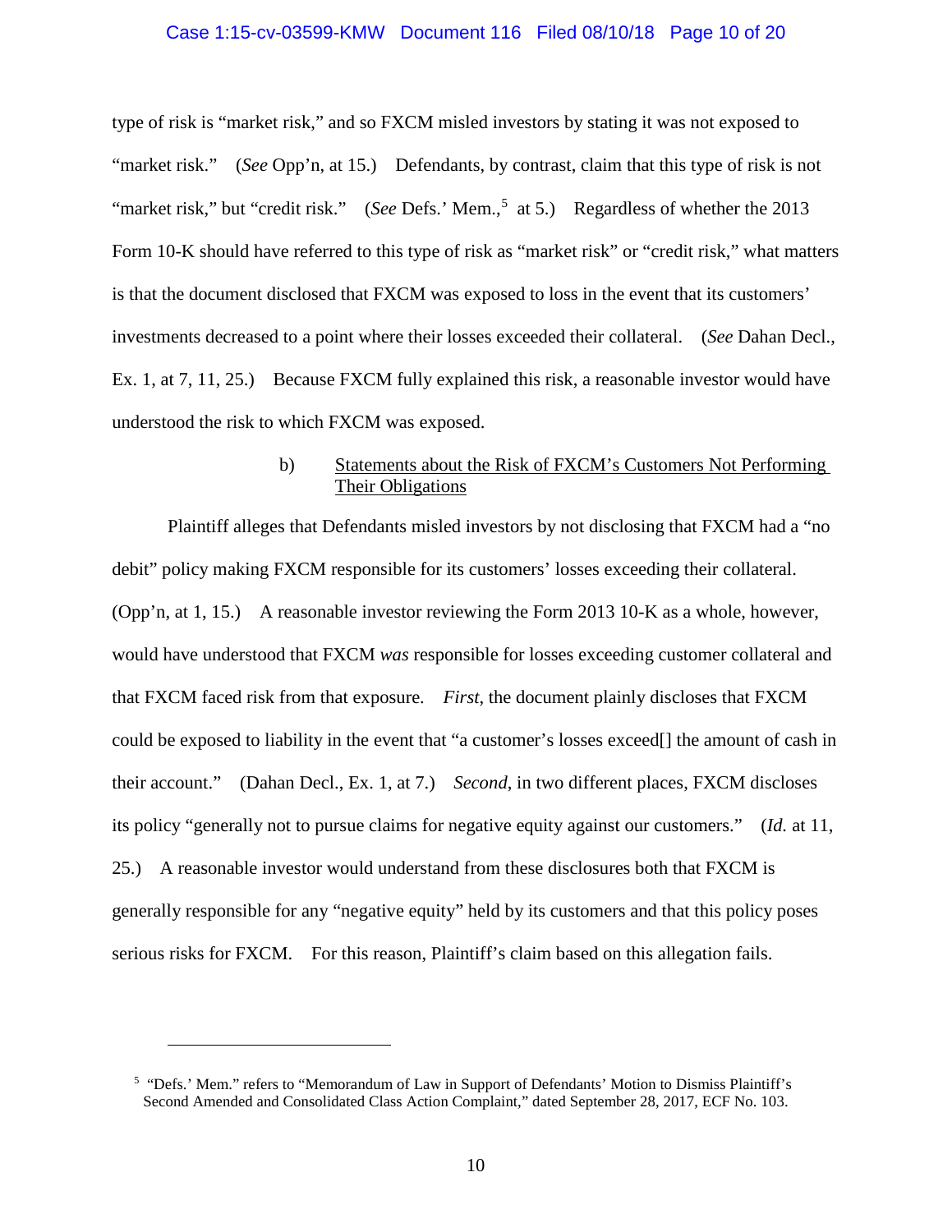# c) Statements About FXCM's Margin Policy, Liquidity, and Regulatory Capital

Plaintiff alleges that Defendants made false statements that FXCM had a "fairly conservative margin policy," "maintained a substantial pool of liquidity," and "maintained excess regulatory capital." (Opp'n, at 15.) These types of statements are not actionable, because they are the types of general statements that investors are unlikely to rely on. *See SRM Glob. Fund Ltd. P'ship v. Countrywide Fin. Corp.*, 448 F. App'x 116, 118 (2d Cir. 2011) (summary order) (holding that statements about the "high hopes" defendant had for its "Liquidity Management Plan" were not actionable); *Meyer v. Concordia Int'l Corp.*, No. 16-CV-6467 (RMB), 2017 WL 4083603, at \*6 (S.D.N.Y. July 28, 2017) (Berman, J.) (holding that statements that defendant had "a strong free cash profile" and "no liquidity or debt issues" were "puffery" and not actionable) (internal quotation marks omitted); *In re Wachovia Equity Sec. Litig.*, 753 F. Supp. 2d 326, 354 (S.D.N.Y. 2011) (Sullivan, J.) (holding that general statement that company was "obsessed with conservative underwriting" was not actionable under securities laws).

Additionally, with respect to FXCM's margin policy, Plaintiff argues that Niv misled investors by stating that "leverage is the enemy" while simultaneously permitting customers to trade with leverage as high as 400:1 or 500:1. (Opp'n, at 5.) In the very statement that Plaintiff references, however, Niv noted that "[m]ost clients . . . use 15:1 [leverage], and some use *much more*." (Compl., ¶ 108 (emphasis added).) Niv's statement, then, did not misrepresent the amount of leverage that FXCM permitted its clients to use and, in fact, suggested that FXCM permitted its customers to trade with a high amount of leverage.

# d) Changes in Risk Policy

Plaintiff claims that because FXCM's customers had a \$2.2 billion position in the EUR/CHF pair, FXCM misrepresented that it had "no material changes in its risk factors."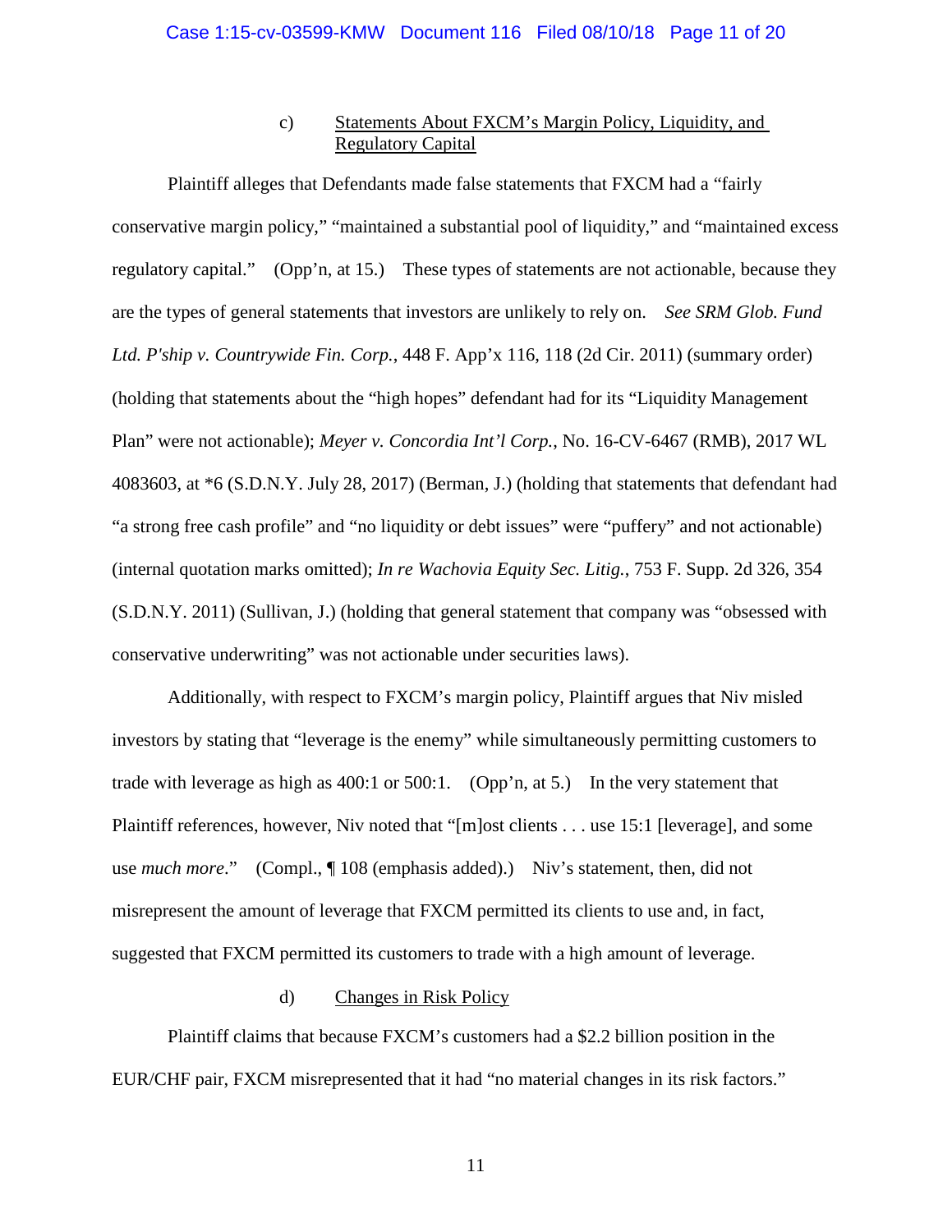(Opp'n, at 15.) Like with FXCM's general statements about its liquidity and margin policies, this statement is too vague to be actionable. *See Abuhamdan v. Blyth, Inc.*, 9 F. Supp. 3d 175, 190 (D. Conn. 2014) (holding that statement that "nothing in [the companies'] fundamentals has changed" was not actionable). Regardless, as discussed below, Plaintiff's allegations that FXCM should have disclosed the risks inherent in the de-pegging of the EUR/CHF pair fail, because Plaintiff has not adequately alleged scienter.

# **B. Scienter**

## 1. Legal Standard

Although Rule 9(b) permits "[m]alice, intent, knowledge and other conditions of a person's mind [to] be alleged generally," a plaintiff is required to "allege facts that give rise to a *strong inference* of fraudulent intent." *Acito v. IMCERA Grp., Inc.*, 47 F.3d 47, 52 (2d Cir. 1995) (emphasis added). To qualify as a "strong inference" of scienter, the inference must be "at least as compelling as any opposing inference one could draw from the facts alleged." *Tellabs, Inc. v. Makor Issues & Rights, Ltd.*, 551 U.S. 308, 324 (2007). In other words, the court must be able to answer the following question in the affirmative: "When the allegations are accepted as true and taken collectively, would a reasonable person deem the inference of scienter at least as strong as any opposing inference?" *Id.* at 326; *see also Teamsters Local 445 Freight Div. Pension Fund v. Dynex Capital Inc.*, 531 F.3d 190, 197 (2d Cir. 2008) (holding that complaint did not adequately allege scienter, because the inference in favor of scienter was not "'at least as compelling' as the competing inference" (quoting *Tellabs*, 551 U.S. at 314)).

In the Second Circuit, "scienter can be established by alleging facts to show either (1) that defendants had the motive and opportunity to commit fraud, or (2) strong circumstantial evidence of conscious misbehavior or recklessness." *ECA*, 553 F.3d at 198. Although a plaintiff can adequately allege scienter without alleging a motive, "the strength of the circumstantial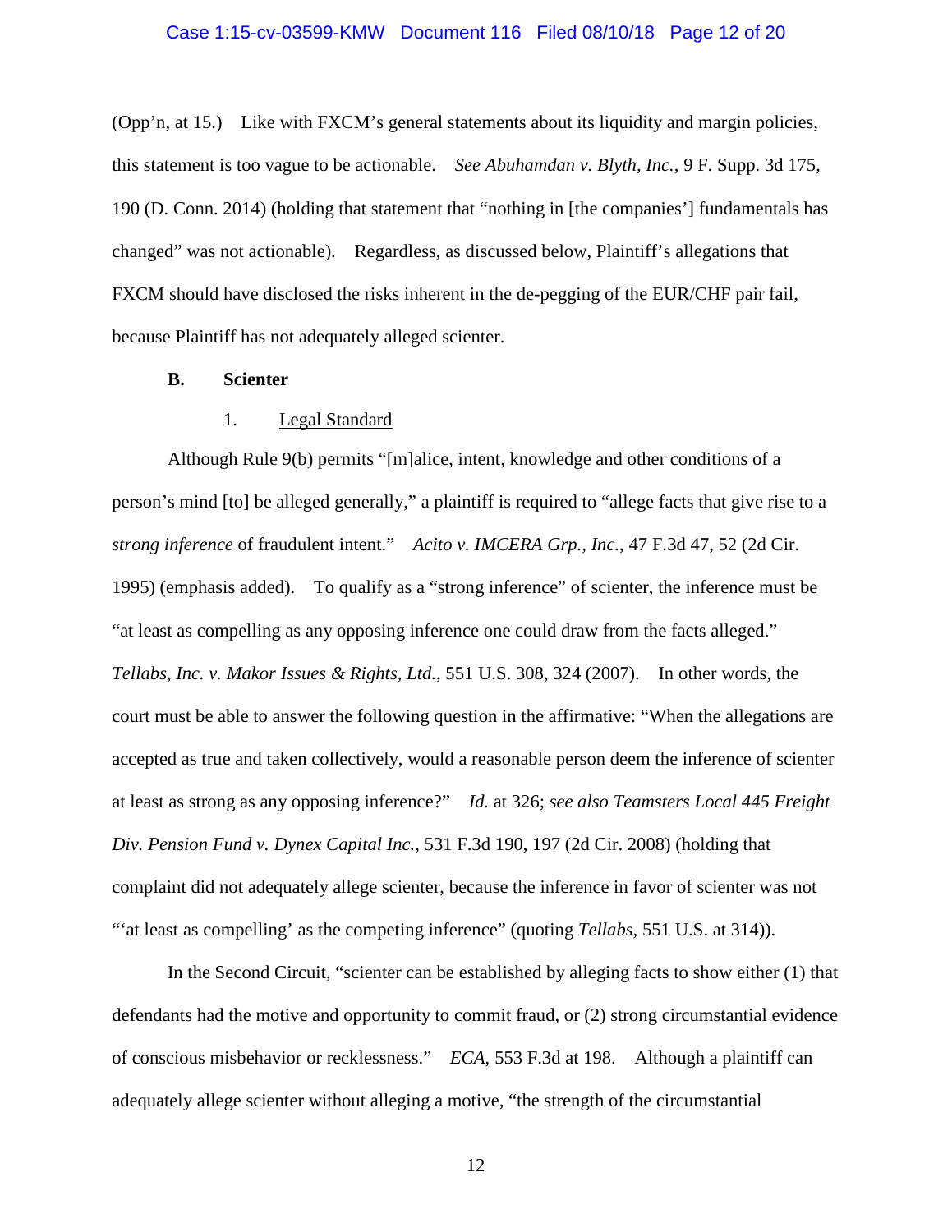### Case 1:15-cv-03599-KMW Document 116 Filed 08/10/18 Page 13 of 20

allegations must be correspondingly greater' if there is no motive." *Id.* at 198–99 (quoting *Kalnit v. Eichler*, 264 F.3d 131, 142 (2d Cir. 2001)).

Where a complaint alleges nothing more than "fraud by hindsight," it fails to show scienter. *Novak v. Kasaks*, 216 F.3d 300, 309 (2d Cir. 2000) ("[A]llegations that defendants should have anticipated future events and made certain disclosures earlier than they actually did do not suffice to make out a claim of securities fraud."); *Stevelman v. Alias Research Inc.*, 174 F.3d 79, 85 (2d Cir. 1999) ("Management's optimism that is shown only after the fact to have been unwarranted does not, by itself, give rise to an inference of fraud."); *Acito*, 47 F.3d at 53 ("[D]efendants' lack of clairvoyance simply does not constitute securities fraud."). Allegations of "corporate mismanagement," similarly, cannot support a claim under section 10(b). *Boca Raton Firefighters & Police Pension Fund v. Bahash*, 506 F. App'x 32, 36 (2d Cir. 2012) (quoting *Santa Fe Indus., Inc. v. Green*, 430 U.S. 462, 477 (1977)).

# 2. Application

In the present case, Plaintiff has not attempted to argue that Defendants had a motive to commit fraud. (Opp'n, at 27 n.11.) Plaintiff instead attempts to show scienter by alleging that Niv "falsely described the risks inherent in FXCM's business," even though he was "fully aware of the truth." (Opp'n, at 27.) Specifically, Plaintiff relies on the following allegations to prove scienter: (1) Niv knew that FXCM was exposed to a \$2.2 billion long bet on the EUR/CHF pair, (Opp'n, at 28–29); (2) because Niv "pioneered" the agency model, he knew about the risks associated with it, (Opp'n, at 30); (3) the extreme price movement of the EUR/CHF pair in 2011 informed Niv of the risks of the EUR/CHF pair being de-pegged, (Opp'n, at 31); (4) FXCM experienced a reduction in excess net capital on December 12 and 15, 2014, due to changes in the Japanese Yen and Russian Ruble, as well as further reductions a week later, (Opp'n, at 32); (5) Niv knew that two of FXCM's competitors had increased their margin collateral requirements to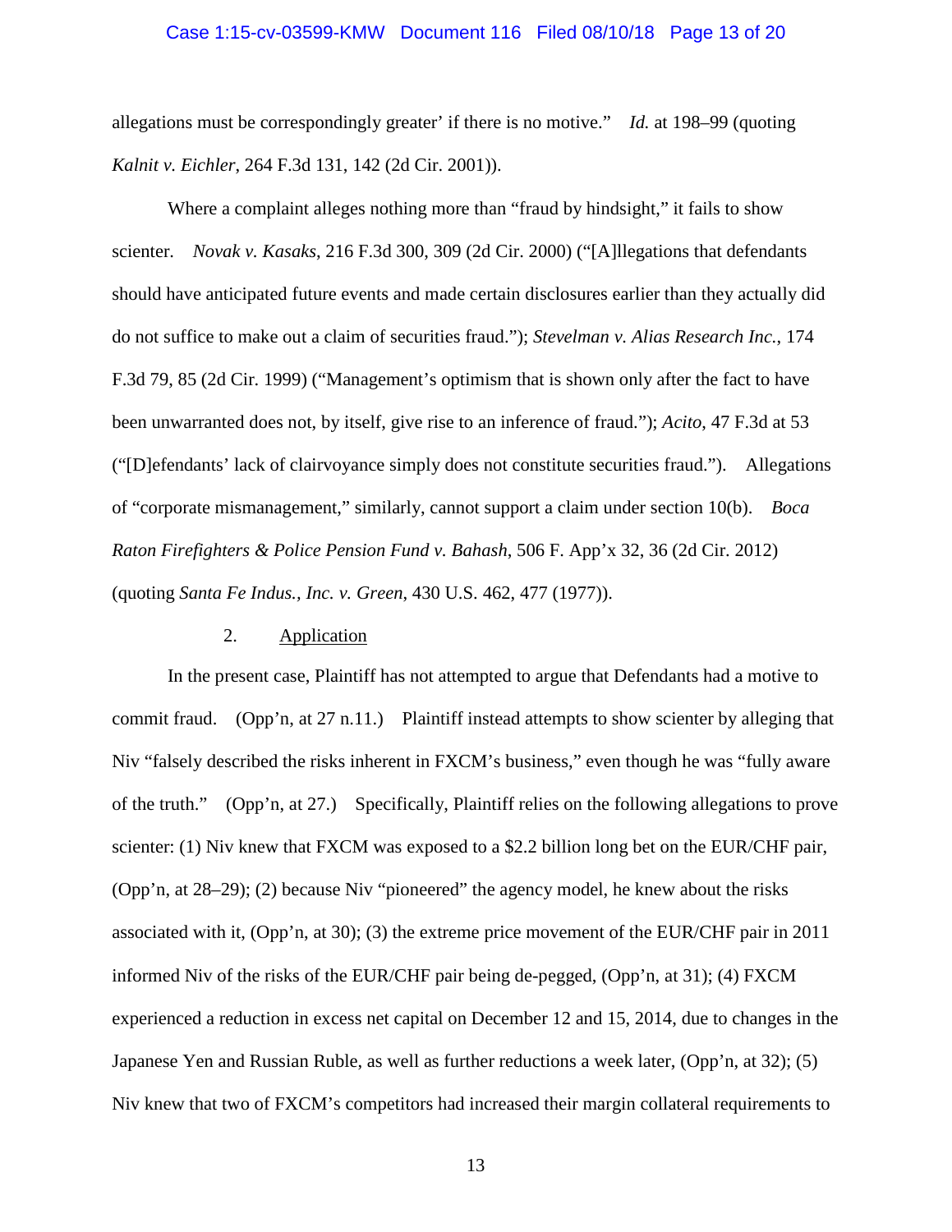### Case 1:15-cv-03599-KMW Document 116 Filed 08/10/18 Page 14 of 20

reduce the risk from the EUR/CHF pair, (Opp'n, at 33); and (6) Niv tried to "cover up" the extent of the loss by (i) claiming that the amount of customers' open positions in the EUR/CHF pair was \$1 billion (not \$2.2 billion), (Opp'n, at 35), and (ii) stating that the loss resulted from "failure of the banks to provide pricing" and because of a lack of "liquidity from banks," (Compl.,  $\P\P$  88–89).<sup>[6](#page-13-0)</sup>

Individually, and when taken together with all of the other allegations in the Second Amended Complaint, these allegations do not create a "strong inference" of scienter.

## a) \$2.2 billion bet

Plaintiff claims that as FXCM's CEO, Niv must have known that FXCM was concealing an "enormous, highly-leveraged \$2.2 billion long bet," and thus must have known that FXCM's statements about its risks were false. (Opp'n, at 27–28.) On its own, this allegation is not enough to show scienter. Although Niv's knowledge of the \$2.2 billion position shows that Niv was aware of the possible *consequences* of the EUR/CHF being de-pegged, it does not speak to the *likelihood* of that event occurring. To prove scienter, Plaintiff must allege Niv perceived the risk as a serious possibility at the time, not merely in hindsight. *See SRM Glob. Fund Ltd. P'ship*, 448 F. App'x at 118 ("Fraud cannot be pled by hindsight."); *Stevelman*, 174 F.3d at 85 ("Management's optimism that is shown only after the fact to have been unwarranted does not, by itself, give rise to an inference of fraud."). Because Plaintiff's allegation about Niv's knowledge of the size of the position does not show that Niv perceived the position as posing a real risk to FXCM, the allegation is not adequate to show scienter.

When considered in light of all of the allegations in the complaint, as well, Niv's

<span id="page-13-0"></span><sup>6</sup> Plaintiff has waived any other allegations of scienter by not making them in its motion papers. *See Wilbush v. Ambac Fin. Grp., Inc.*, 271 F. Supp. 3d 473, 487 n.9 (S.D.N.Y. 2017) (Berman, J.) ("Where a plaintiff fails to raise claims in opposition to dismissal in the district court, any such claims [are] forfeited." (alteration in original; citation and internal quotation marks omitted)).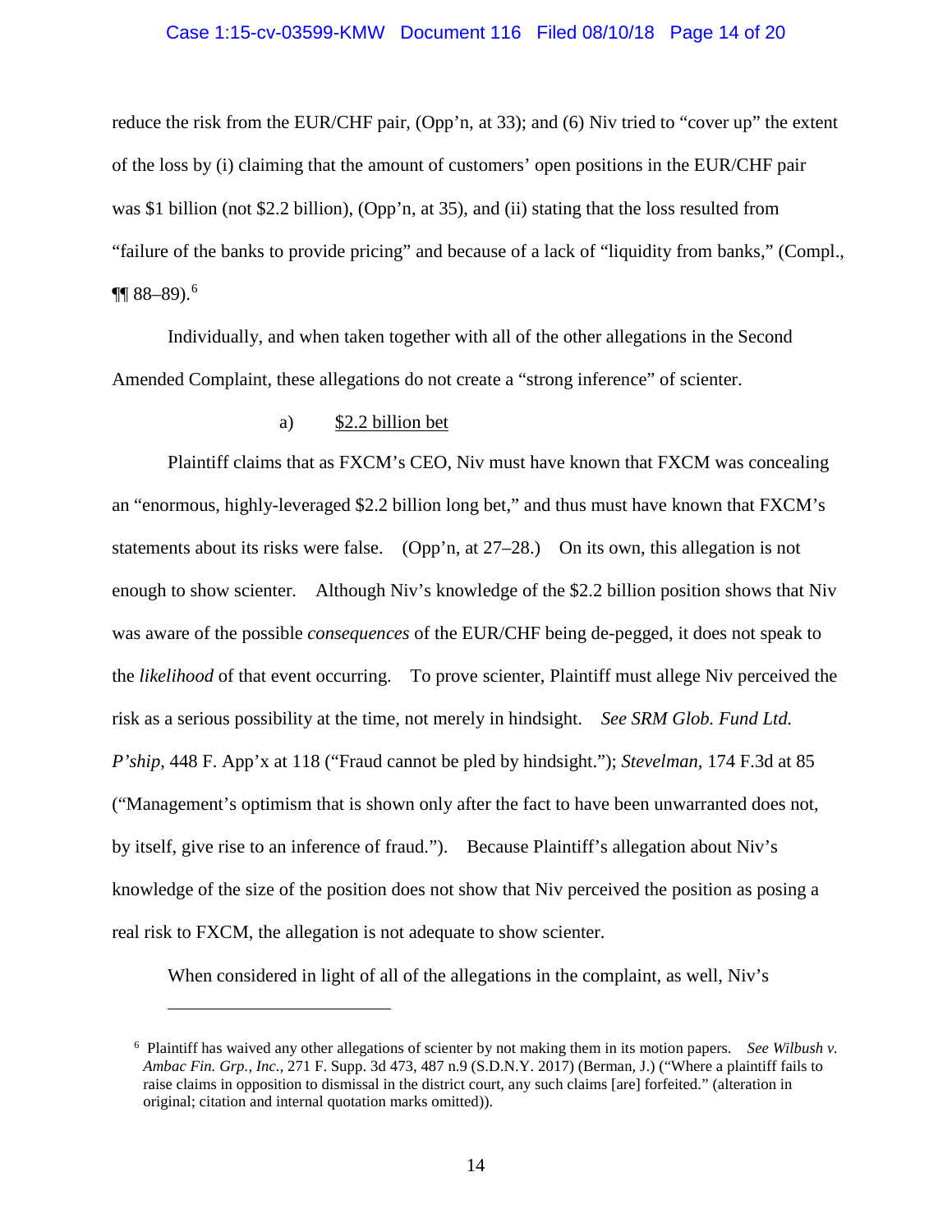#### Case 1:15-cv-03599-KMW Document 116 Filed 08/10/18 Page 15 of 20

knowledge of the \$2.2 billion position does not show scienter. In particular, the allegations in the complaint lead to the inference that Niv did *not* believe there was a serious risk of the EUR/CHF pair being de-pegged in the near future. *First*, Plaintiff admits that "industry participants" were "shocked" by the SNB "suddenly lifting the cap." (Compl., ¶ 13.) *Second*, as noted in the Court's prior ruling (ECF No. 73, at 17), news articles cited in the complaint refer to the unexpected nature of the SNB's decision, including by referring to it as the "Swiss shock." (Compl., Ex. 3; *see also* Compl., Ex. 12, at 1 (referring to the crash as a "unique (black swan-like) event.").) *Third*, as noted in the Court's prior ruling (ECF No. 73, at 16), Plaintiff's own confidential witness—CW1—told upper management at FXCM, "I personally don't think the peg is in danger." (Dahan Decl., Ex. 17, at 1.[7](#page-14-0) ) *Fourth*, FXCM's research analyst reported that a change in the SNB policy "looks a long way off." (Compl., ¶ 59.) *Fifth*, the Euro and Swiss Franc had been pegged together for over three years, and there is no evidence that, as of January 15, 2015, anyone believed that the SNB's position was likely to change in the near future. (*See id.* ¶ 110.)

For these reasons, the more "compelling" inference that can be drawn from the Second Amended Complaint is that Niv did not perceive a credible risk that the SNB would de-peg the EUR/CHF pair, and so did not act with scienter when making statements about the risks in FXCM's business and when omitting to disclose information about FXCM's positions in the EUR/CHF pair. *See Tellabs*, 551 U.S. at 324.

# b) Niv "pioneered" the agency model

 $\overline{a}$ 

Plaintiff alleges that Niv "pioneered" the agency model, and so must have known the risks inherent in FXCM's business. (Opp'n, at 29–30.) As discussed above, however, FXCM

<span id="page-14-0"></span><sup>7</sup> Because this exhibit is explicitly referenced in paragraph 77 of the Complaint, it can be relied upon by the Court. *See I. Meyer Pincus & Assocs., P.C.*, 936 F.2d at 762.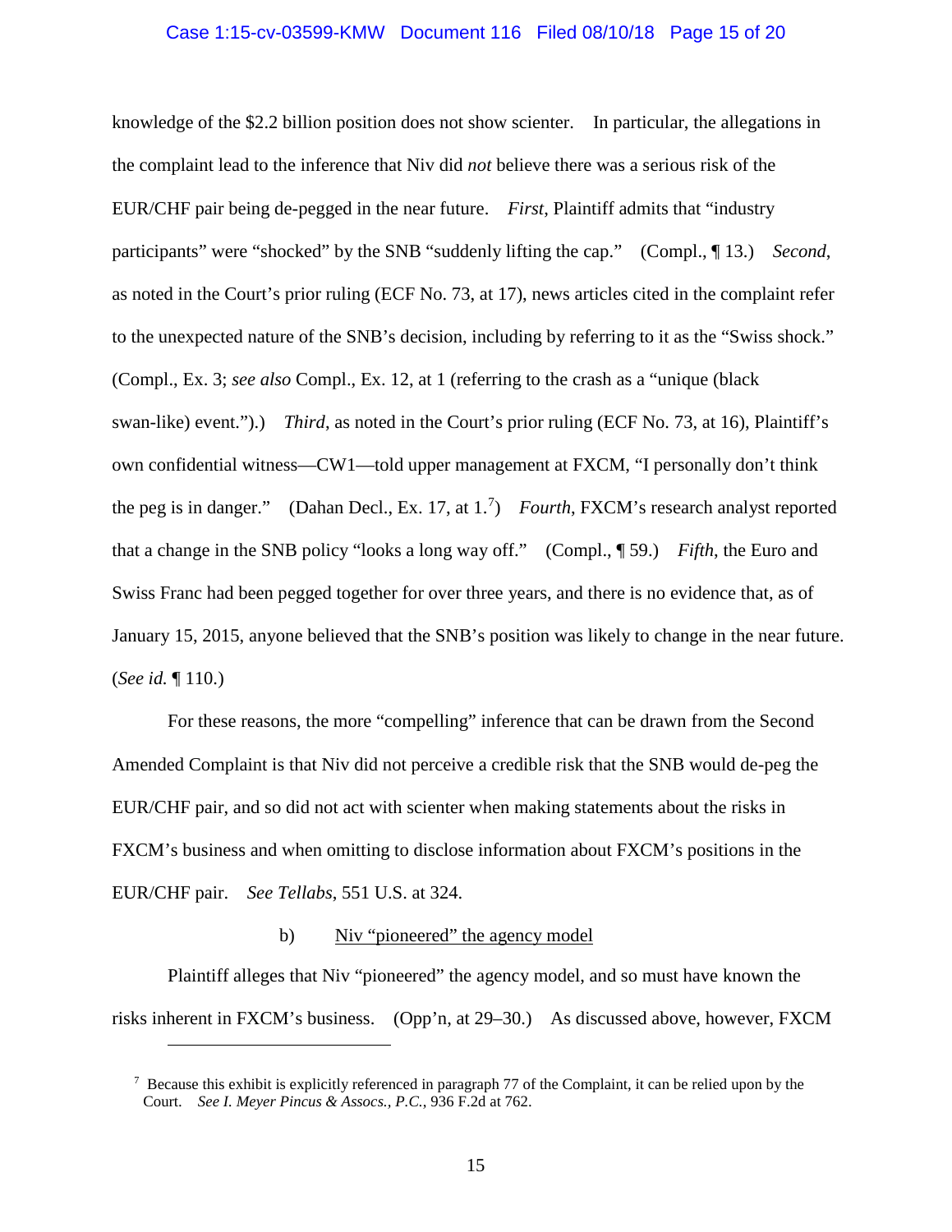### Case 1:15-cv-03599-KMW Document 116 Filed 08/10/18 Page 16 of 20

fully disclosed that it was exposed to risk from customer losses exceeding collateral. For this reason, Niv did not knowingly mislead investors about the general risks inherent in FXCM's business. Niv's knowledge of FXCM's agency model also did not make it any more likely that he believed that the SNB would de-peg the Euro from the Franc; instead, as discussed above, the more likely inference is that Niv did not perceive the potential de-pegging as a legitimate risk.

### c) Extreme price movements in 2011

Plaintiff contends that the extreme price movements that resulted from the SNB pegging the Euro to the Swiss Franc in 2011 should have informed Niv about the risks to FXCM if the pair were de-pegged. (Opp'n, at 31.) This allegation does not show scienter for the same reason that Niv's purported knowledge of the \$2.2 billion position does not show scienter: The fact that FXCM could face serious consequences from the Euro and Franc being de-coupled says nothing about Niv's perception of the likelihood of that risk being realized. Additionally, when considered with the other allegations in the Second Amended Complaint, the facts surrounding the 2011 event weigh *against* a finding of scienter. In particular, as the Court previously held, although the pegging of the Euro to the Franc in 2011 led to volatility, FXCM survived that volatility unscathed, showing that FXCM's model was able to withstand high-volatility events. (ECF No. 73, at 17.)

### d) Reduction in capital in December 2014

Plaintiff claims that FXCM's prior experience with losses from changes in the Japanese Yen and Russian Ruble must have alerted Niv to the risks inherent in FXCM's business. The Second Amended Complaint also alleges, however, that FXCM *survived* that period of volatility. (Compl., ¶ 50.) For this reason, as the Court previously noted, this fact weighs against a finding of scienter. (*See* ECF No. 73, at 17 n.11.)

e) Warnings from employees and competitors' decisions to change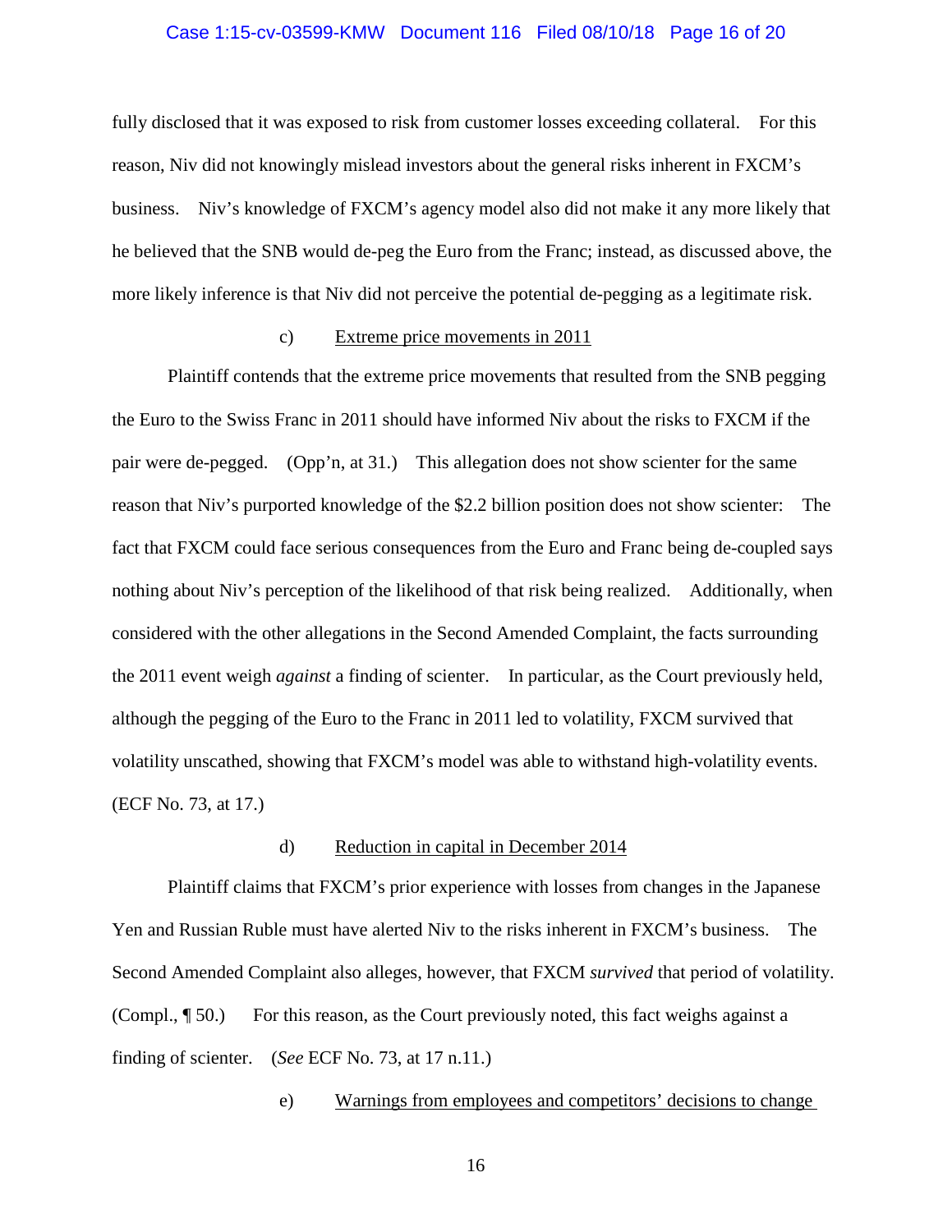# margin requirements

Plaintiff contends that scienter exists because Niv was aware "that other companies had raised margin requirements" with respect to the EUR/CHF pair. (Opp'n, at 33.) As the Court previously held, however, information about FXCM's competitors "provide[s] no information about Defendants' conduct or knowledge." (ECF No. 73, at 18.) The fact that Niv made a different decision than his competitors shows nothing more than that he had a different business judgment. *See In re Salomon Analyst Level 3 Litig.*, 373 F. Supp. 2d 248, 252 (S.D.N.Y. 2005) (Lynch, J.) ("[T]he fact that other individuals . . . may have had views different from [defendant] does not provide any basis for an inference that [defendant] did not believe his own professed opinions  $\dots$ ").

Plaintiff also contends that FXCM employee CW1 warned FXCM's management about the risks associated with the EUR/CHF pair and that Niv was personally warned about the risks by FXCM employee Paresh Patel. (Opp'n, at 33–35.) With respect to CW1's warning, the Court held that this fact was not sufficient to show scienter, because it was made to Brendan Callahan, *not* Niv. (*See* ECF No. 73, at 17 n.10.) But even if it the statement were made to Niv, it does not show scienter, because Niv may have simply held a different opinion. *See In re Salomon Analyst Level 3 Litig.*, 373 F. Supp. 2d at 252. When taken as a whole, CW1's statement also weighs against scienter because he told Niv, "I personally don't think the peg is in danger." (Dahan Decl., Ex. 17, at 1.)

With respect to Patel's statements to Niv, they concern only FXCM's potential losses in the event the Euro and Franc were de-pegged, not the likelihood that SNB would, in fact, de-peg the Swiss Franc from the Euro. (*See* Compl., ¶¶ 18–20.) For this reason, just as Niv's knowledge about the \$2.2 billion position is not sufficient to prove scienter, neither is Niv's knowledge about FXCM's potential losses.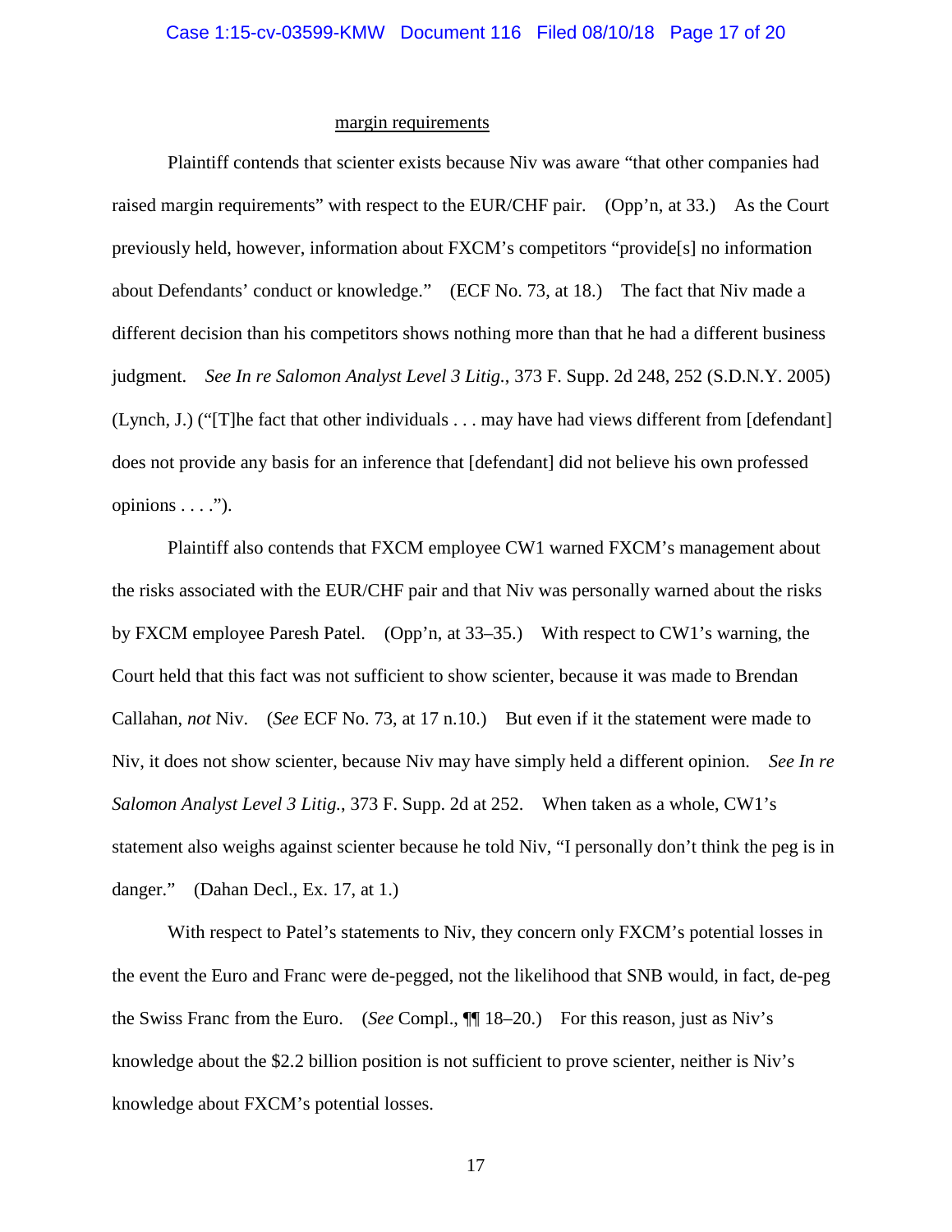# f) Evidence of a "cover up"

### (1) \$2.2 billion trading position

Plaintiff contends that after the January 15, 2015, crash, FXCM misrepresented to investors that its total trading position in the EUR/CHF pair was \$1 billion, when in fact it was \$2.2 billion. (Opp'n, at 35–36.) According to Plaintiff, this disparity shows a "cover up," resulting in an inference of scienter. (*Id.*) The statements Plaintiff points to, however, are not contradictory. The first statement, made in FXCM's 2014 Form 10-K, states that "over 3,000 of [FXCM's] clients held slightly over \$1 billion in open positions," and that immediately following the de-pegging of the EUR/CHF pair, the positions of those 3,000 or so clients resulted in a \$276 million debit. (Compl.,  $\P$  52; Dahan Decl., Ex. 19, at 40.<sup>[8](#page-17-0)</sup>) The second statement is a document FXCM submitted to the Commodities Futures Trading Commission showing that that FXCM's customers had a *total* of \$2.2 billion open positions in the EUR/CHF pair. (Compl.,  $\P$ 18.) Whereas the first statement provides the trading position of the 3,000 or so customers *who were responsible for FXCM's loss*, the second statement provides the trading position of *all* of FXCM's customers. These statements, then, are not contradictory, and do not lend themselves to an inference that Niv attempted to cover up anything.

# (2) Availability of liquidity providers

Plaintiff contends that Niv tried to cover up the reason for FXCM's losses by stating that one of the reasons for the loss was "a lack of 'liquidity from banks.'" (Compl., ¶ 88.) Plaintiff contends that a statement in an email by Niv and deposition testimony by another FXCM employee, Janelle Lester, show that Niv's statement that the loss resulted from "a lack of liquidity" was false. (*See id.*  $\P$  88–89.) In the email statement by Niv, Niv states that

<span id="page-17-0"></span><sup>&</sup>lt;sup>8</sup> Because this exhibit is explicitly referenced in paragraph 52 of the Complaint, it can be relied upon by the Court. *See I. Meyer Pincus & Assocs., P.C.*, 936 F.2d at 762.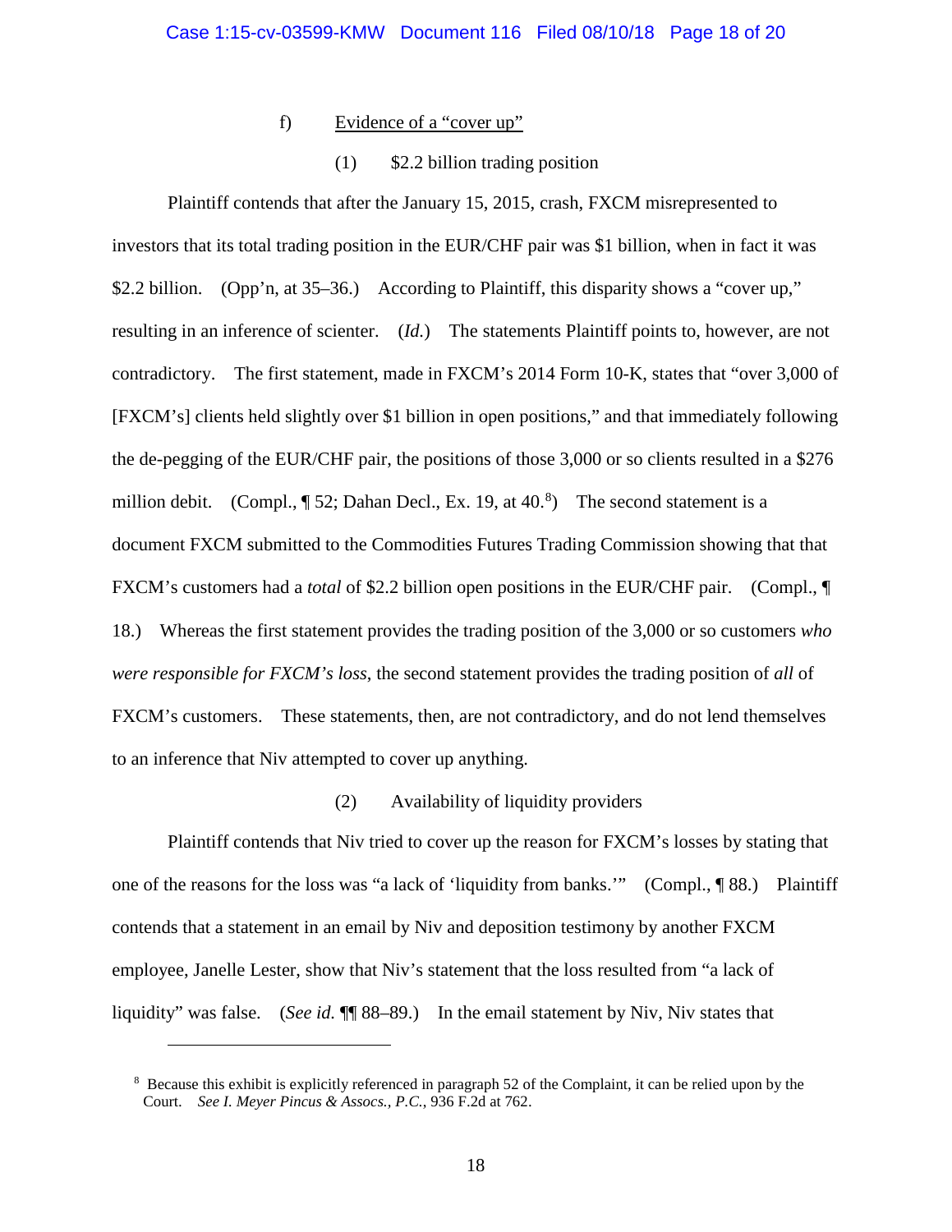#### Case 1:15-cv-03599-KMW Document 116 Filed 08/10/18 Page 19 of 20

Citibank and Deutsche Bank "NEVER turned us off," meaning that they never stopped trading with FXCM. (*Id.* ¶ 89.) This statement, however, does not contradict Niv's prior statement that part of FXCM's loss was due to "a lack of liquidity." In fact, Niv states in the same email that many of FXCM's liquidity providers did, in fact, stop trading with FXCM at the time of the crash: "Most of our LPs [liquidity providers] were back within early the next week after the January 15<sup>th</sup> event. Some took longer and have turned us on in the past two weeks." (Compl., Ex. 5, at FXCM-CFTC-00006482.)

The deposition testimony by Lester, similarly, does not prove scienter. Although Lester does state, "we never had our pricing halted by our liquidity providers" (ECF No 81-10, at 129:16–17), it is unclear whether she is referring to liquidity providers *in general* or liquidity providers trading in the EUR/CHF pair, in particular. Regardless, the fact that there is an apparent contradiction between a statement by Niv and deposition testimony by an FXCM employee is not sufficient proof of a "cover up." A contradiction in these statements—which were made *after* January 15, 2015—does not make it more likely that *before* January 15, 2015, Niv considered the de-pegging of the Euro and the Franc a serious risk, and lied to investors about that risk. For this reason, this apparent contradiction does not create a "strong inference" in favor of scienter. Instead, as detailed above, the more likely inference drawn from the Second Amended Complaint is that Niv did not consider there to be a legitimate risk that the EUR/CHF pair would be de-pegged.

# **C. Loss Causation**

Because Plaintiff fails to adequately plead material misstatements and scienter, the Court does not reach the issue of loss causation. *See, e.g.*, *In re UBS AG Sec. Litig.*, No. 07-CV-11225, 2012 WL 4471265, at \*22 (S.D.N.Y. Sept. 28, 2012) (Sullivan, J.) ("Because the issue of scienter . . . proves fatal to Plaintiffs' Section 10(b) claims . . . the Court need not reach the UBS Defendants'